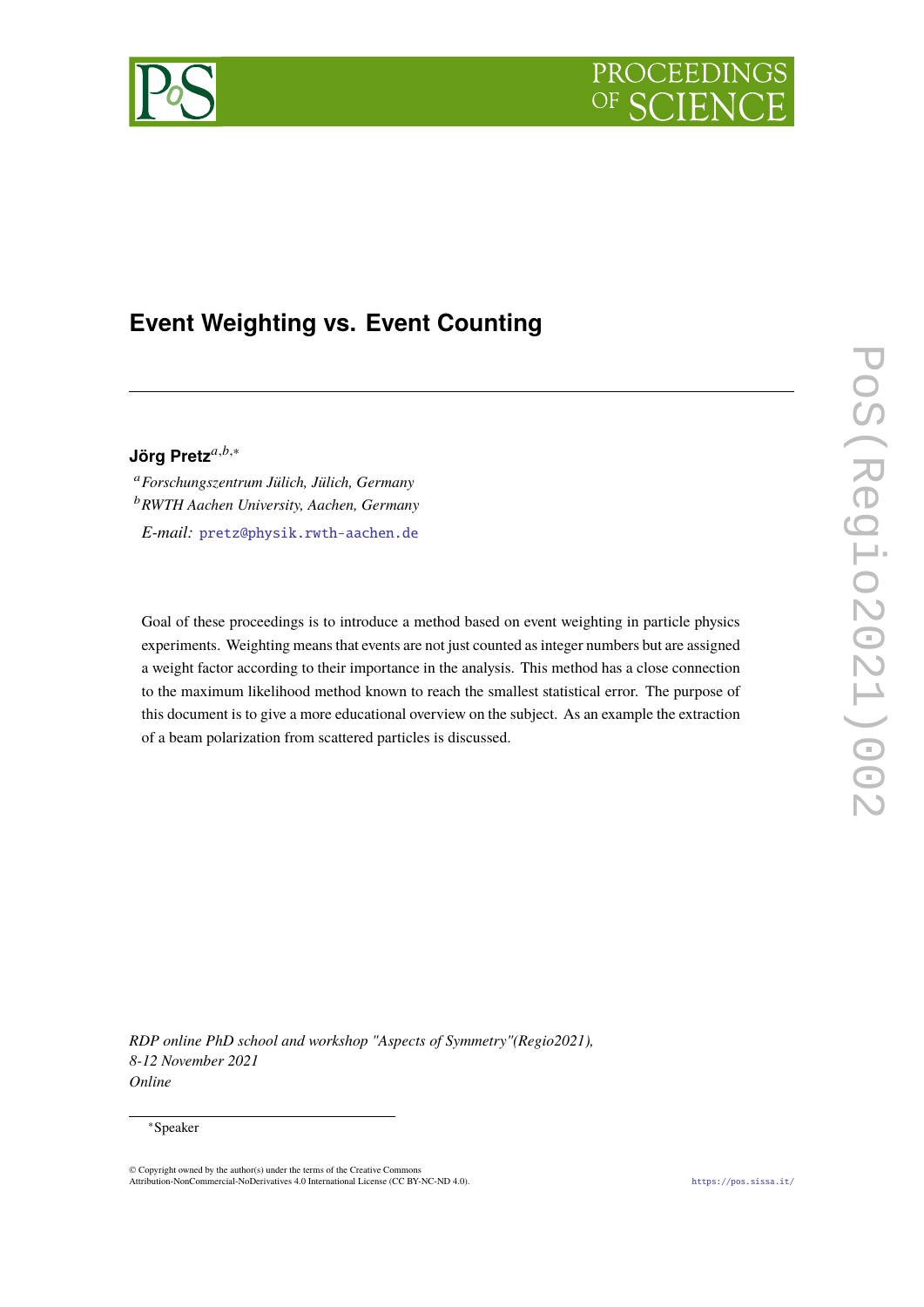## **1. Introduction**

In the analysis of particle physics experiments one often applies cuts on kinematical variables like angles and momentum. Based on the number of event fulfilling the cut criteria, physical quantities like cross section, analyzing powers or polarizations are deduced. Aim of this work is to show that this black and white picture, i.e. counting an event inside the cuts and rejecting it otherwise does in general not lead to optimal results in terms of statistical accuracy. It is shown that one can do better by assigning a weight factor to every event. A weight factor 0 corresponds to ignoring this event, a weight factor of 1 corresponds to counting the event. But an event could have a arbitrary weight factor between 0 and 1. This makes better use of information an event carries. How this is done quantitatively is shown in an educational way for the determination of particle beam polarization. This work is largely based on reference [\[1\]](#page-13-0).

Many more examples using event weighting can be found in the literature, like the determination of the anomalous magnetic moment of the muon [\[2,](#page-13-1) [3\]](#page-13-2), the gluon polarisation in the nucleon [\[4,](#page-13-3) [5\]](#page-13-4), the polarized quark distribution in the nucleon [\[6\]](#page-13-5), analyzing power in deuteron carbon scattering [\[7\]](#page-13-6), three gauge boson coupling [\[8\]](#page-13-7), electric or magnetic dipole moment of the  $\tau$ -lepton [\[9,](#page-13-8) [10\]](#page-13-9) and the measurement of the forward-backward asymmetry of Drell-Yan dilepton pairs [\[11\]](#page-13-10). In this context the term optimal observable is widely used in the literature.

This document is organized as follows. First a short introduction is given how event rates relate to a beam polarization. Then various methods to extract the beam polarization are discussed and compared.

#### **2. Formulation of the problem**

Starting point of experiments in particle physics is often the relation between the expected number of observed events N and the cross section  $\sigma$  containing the physics of the scattering process:

<span id="page-1-0"></span>
$$
\left\langle \frac{dN(\vartheta, \varphi)}{d\Omega} \right\rangle = \mathcal{L}a(\vartheta, \varphi) \frac{d\sigma(\vartheta)}{d\Omega} . \tag{1}
$$

Table [1](#page-1-0) and figure 1 explain the variables and the coordinate system. Equation 1 holds for an unpolarized beam and target. If the beam is polarized additional contributions appear. Here we assume a spin polarized particle beam perpendicular to the momentum vector in y-direction. In this case the cross section receives additional contributions [\[12\]](#page-13-11):

<span id="page-1-1"></span>
$$
\left\langle \frac{dN(\vartheta,\varphi)}{d\Omega} \right\rangle = \mathcal{L}a(\vartheta,\varphi)\frac{d\sigma(\vartheta)}{d\Omega} \left(1 + A(\vartheta)P\cos(\varphi)\right) . \tag{2}
$$

A detailed derivation is given in appendix [A.](#page-9-0)

For this paper the most interesting variables in equation [2](#page-1-1) are the beam polarisation  $P$ , describing the degree of polarization of the beam and the analyzing power  $A$  describing how much the scattering process distinguishes between particles scattered to the left and right. As one can see from equation [2,](#page-1-1) one is only sensitive to the product of the analyzing power  $A$  and the polarization P. Here we assume that the analyzing power is known and the goal is to extract from the data, i.e. the measured event kinematics, the polarization  $P$ , with the smallest possible statistical error.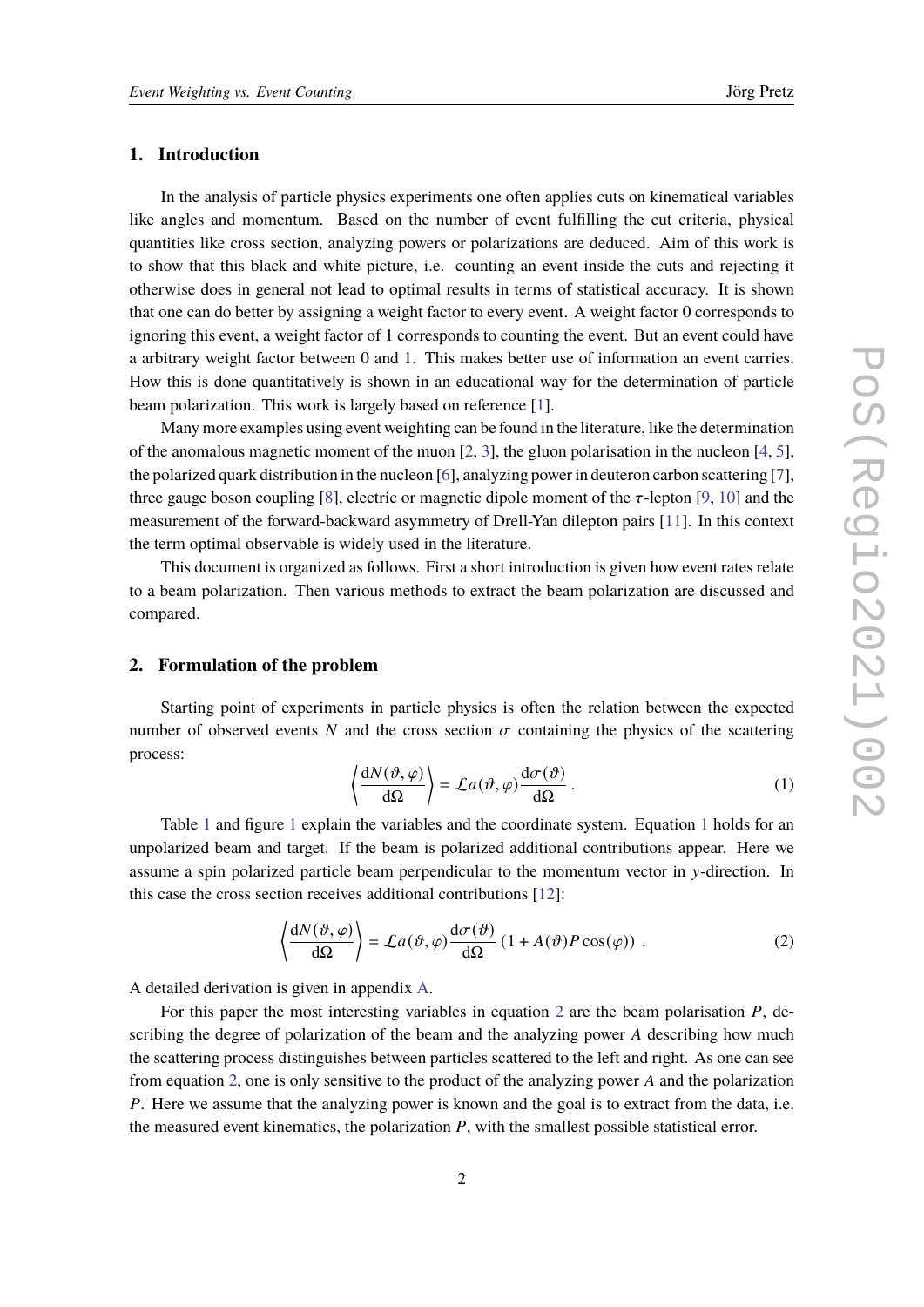<span id="page-2-1"></span>

**Figure 1:** Definition of polar and azimuthal angles  $\vartheta$  and  $\varphi$  and direction of the beam polarization vector. The target is located at the origin of the coodinate system.

This seems to be an easy task if all other quantities in equation [2](#page-1-1) are known. This is often not the case. The cross section, the luminosities and the acceptance are in general not known or at least not to the required precision. Several methods to extract  $P$  are discussed in the following. These methods make use of ratios where these unknown factors drop out. To simplify the discussion we consider a fixed polar angle  $\vartheta$  and an acceptance constant in  $\varphi^1$  $\varphi^1$ . In this case the events are distributed according to

<span id="page-2-3"></span>
$$
\left\langle \frac{dN(\varphi)}{d\varphi} \right\rangle = \frac{N_0}{2\pi} (1 + AP \cos(\varphi))
$$
 (3)

with  $N_0 = \mathcal{L}a \int \frac{d\sigma(\vartheta)}{d\Omega}$  $\frac{\sigma(\theta)}{d\Omega} d\Omega = \mathcal{L} a \sigma$ . If we restrict the acceptance to the dark grey area in figure [2](#page-3-0)

<span id="page-2-2"></span><span id="page-2-0"></span><sup>1</sup>In reality this is not the case. How to extract  $P$  in this case is discussed in [\[1\]](#page-13-0).

**Table 1:** Definitions of variables used in equations [1](#page-1-0) and [2.](#page-1-1)

| variable                              | meaning                                                                    |
|---------------------------------------|----------------------------------------------------------------------------|
| $N(\vartheta,\varphi)$                | number of scattered particles observed                                     |
| $\langle N(\vartheta,\varphi)\rangle$ | expectation value of number of events                                      |
| $\sigma(\vartheta)$                   | unpolarized cross section                                                  |
| $\mathcal L$                          | luminosity                                                                 |
| $a(\vartheta,\varphi)$                | acceptance/efficiency                                                      |
| $d\Omega$                             | solid angle                                                                |
| $\boldsymbol{\vartheta}$              | polar angle                                                                |
| $\varphi$                             | azimuthal angle, $\varphi = 0$ corresponds to positive <i>x</i> -direction |
| P                                     | beam polarization                                                          |
|                                       | analyzing power of scattering process                                      |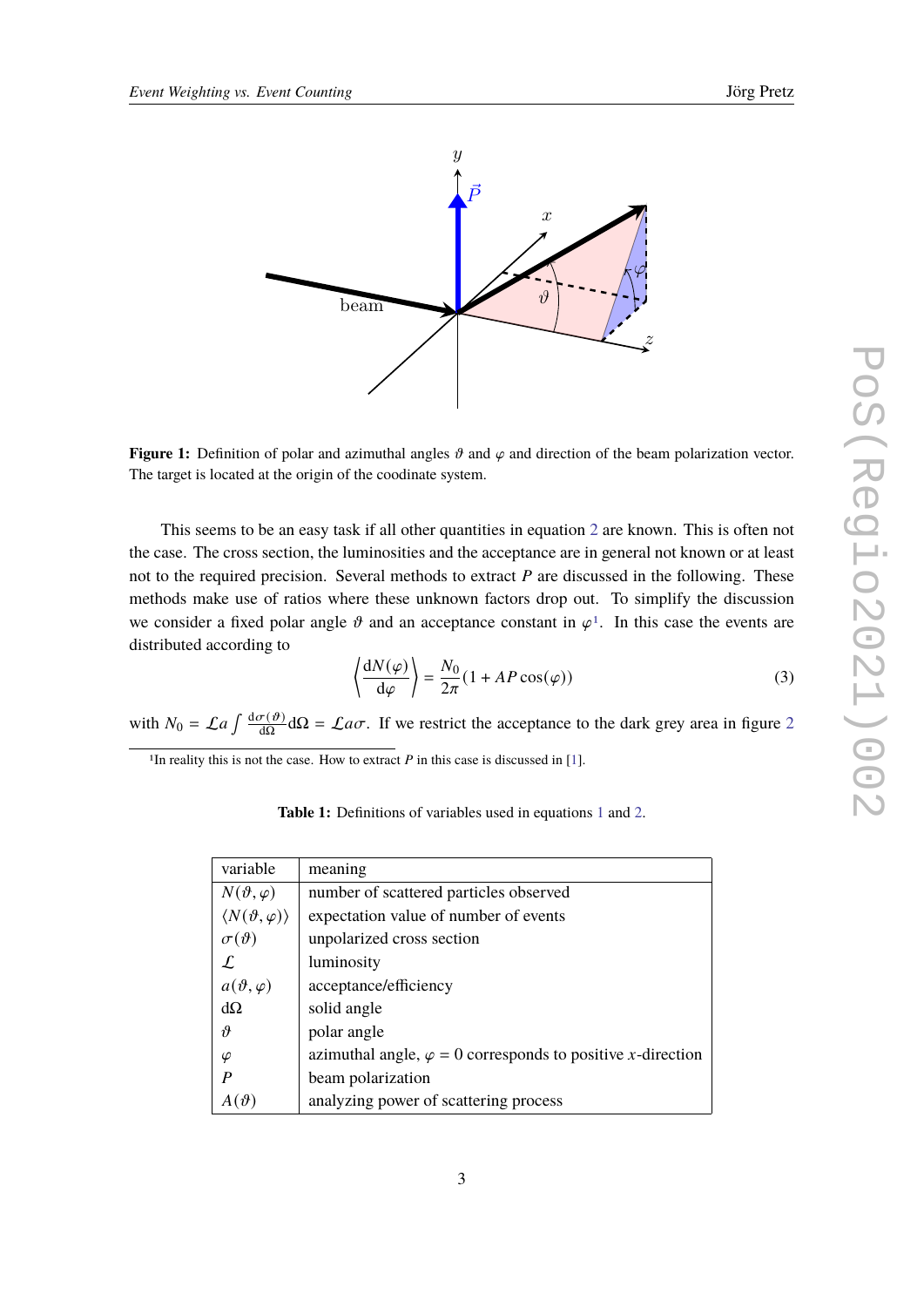<span id="page-3-0"></span>

**Figure 2:** Events are accepted in the range  $-\varphi_{max} < \varphi < \varphi_{max}$  (events scattered to the left) and  $\pi + \varphi_{max} < \pi$  $\varphi < \pi - \varphi_{max}$  (events scattered to the right). The particle beam comes out of the plane.

the probability density function (pdf) is given by:

$$
p(\varphi) = \frac{1}{4\varphi_{max}} \left( 1 + AP \cos(\varphi) \right) \tag{4}
$$

## **3. Different ways to extract** P

#### **3.1 Determing** *P* using counting rates

Events are counted in the region between  $-\varphi_{max} < \varphi < \varphi_{max}$  and  $\pi - \varphi_{max} < \varphi < \pi + \varphi_{max}$ as indicated in figure [2.](#page-3-0) The expectation values for the number of events in the left part of the detector is given by

$$
\langle N_L \rangle = \frac{N_0}{2\pi} \int_{-\varphi_{max}}^{\varphi_{max}} (1 + AP \cos(\varphi)) d\varphi
$$
  
\n
$$
= \frac{N_0}{2\pi} \left( 2\varphi_{max} + AP \int_{-\varphi_{max}}^{\varphi_{max}} \cos(\varphi) d\varphi \right)
$$
  
\n
$$
= \frac{N_0}{\pi} \varphi_{max} \left( 1 + AP \frac{\int_{-\varphi_{max}}^{\varphi_{max}} \cos(\varphi) d\varphi}{2\varphi_{max}} \right)
$$
  
\n
$$
= \frac{N_0}{\pi} \varphi_{max} \left( 1 + AP \overline{\cos(\varphi)} \right).
$$
 (5)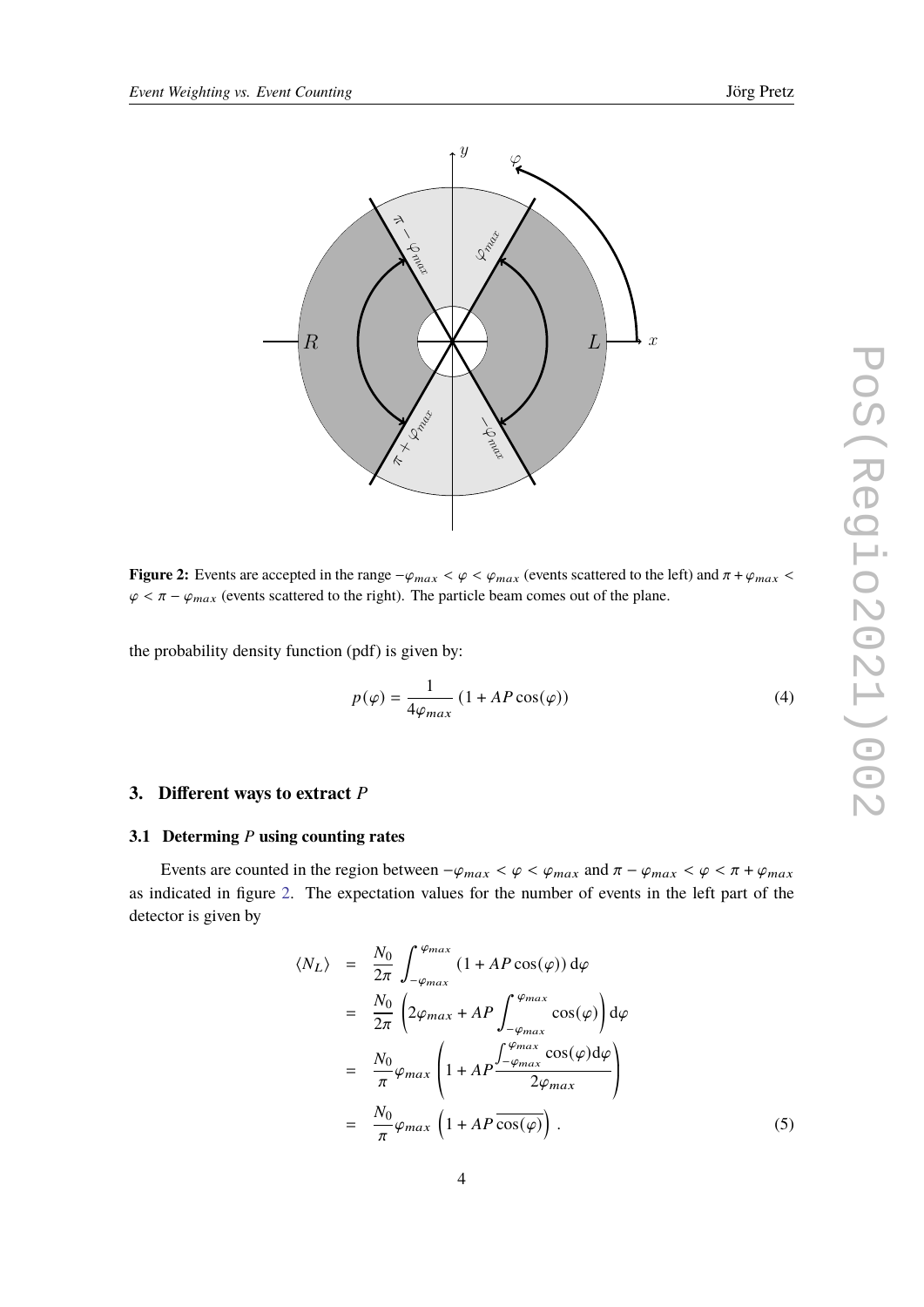In a similar way one finds

$$
\langle N_R \rangle = \frac{N_0}{\pi} \varphi_{max} \left( 1 - AP \overline{\cos(\varphi)} \right). \tag{6}
$$

The following estimator can be used to determine  $P$ :

<span id="page-4-1"></span>
$$
\hat{P} = \frac{1}{A \cos(\varphi)} \frac{N_L - N_R}{N_L + N_R} \,. \tag{7}
$$

 $N_L$  and  $N_R$  are the actual measured number of events. In this ratio  $a, L$  and  $\sigma$  hidden in  $N_0$  drop out. The average  $cos(\varphi)$  can be evaluated directly from the data, i.e.

<span id="page-4-0"></span>
$$
\frac{\cos(\varphi)}{\cos(\varphi)} = \frac{\int_{-\varphi_{max}}^{\varphi_{max}} \cos(\varphi) d\varphi}{2\varphi_{max}} = -\frac{\int_{\pi-\varphi_{max}}^{\pi+\varphi_{max}} \cos(\varphi) d\varphi}{2\varphi_{max}} = \frac{\sum_{L} \cos(\varphi_i) - \sum_{R} \cos(\varphi_i)}{N_L + N_R}.
$$
\n(8)

Throughout the paper we assume that the number of events is large enough such that expectation values or averages like in equation [8](#page-4-0) can be replaced to the corresponding sums over the event sample.

Simple Gaussian error propagation for equation  $7$  leads to a statistical error for  $P$ , assuming  $PA \ll 1$ ,

$$
\sigma_{\hat{P}}^2 = \frac{1}{\left(A\overline{\cos(\varphi)}\right)^2 N},\tag{9}
$$

where  $N = N_L + N_R$  is the total number of events.

In this context it is convenient to define the figure of merit (FOM) as

<span id="page-4-3"></span>
$$
\text{FOM} = \sigma_{\hat{P}}^{-2} = \left(A\overline{\cos(\varphi)}\right)^2 N \tag{10}
$$

The dashed curve in figure [3](#page-5-0) shows the FOM as a function of  $\varphi_{max}$ . The curve shows an interesting behavior. Increasing  $\varphi_{max}$  the FOM increases as one would expect by adding more and more events. But from 67 degrees on the FOM decreases. Thus by adding events the statistical error decreases, indicating that this is not the optimal way to analyze the data. The reason is the following. Increasing  $\varphi_{max}$  one adds more data where  $|\cos(\theta)|$  is small. Looking at equation [2](#page-1-1) one realizes that the smaller  $|\cos(\theta)|$  the less sensitive one is to P. Adding these events dilutes the sample and leads to an increase of the statistical error on  $\hat{P}$ . The following section discusses a more efficient way to analyze the data.

#### <span id="page-4-4"></span>**3.2 Determining** P using event weighting

Now we consider the following estimator

<span id="page-4-2"></span>
$$
\hat{P} = \frac{1}{A} \frac{\sum_{L,R} w(\varphi_i)}{\sum_{L,R} w(\varphi_i) \cos(\varphi_i)}.
$$
\n(11)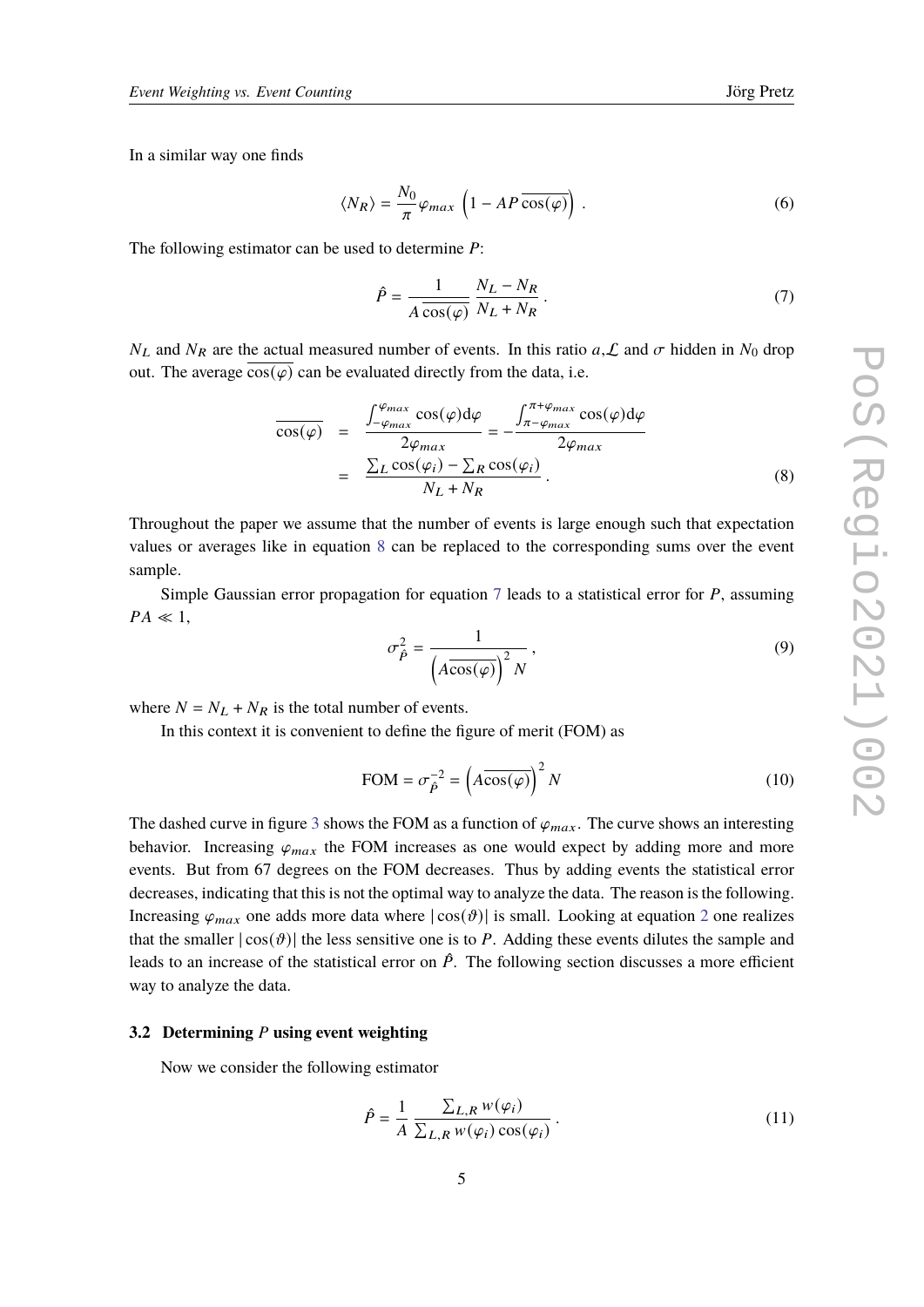<span id="page-5-0"></span>

**Figure 3:** Figure of merit (FOM) as a function of  $\varphi_{max}$  for the two weighting factors.

Here every event is assigned a, for the moment almost arbitrary, weight factor  $w(\varphi)$ . The only constraint is that  $w(\varphi) = -w(\varphi + \pi)$ . In this case equation [11](#page-4-2) provides an unbiased estimator for P. This can be verified by looking at the expectation values of the sums in equation [11:](#page-4-2)

<span id="page-5-1"></span>
$$
AP\left\langle \sum_{i} w(\varphi_{i}) \cos(\varphi_{i}) \right\rangle = \left\langle \sum_{i} w(\varphi_{i}) \right\rangle
$$
  
APN
$$
\int_{acc} w(\varphi_{i}) \cos(\varphi_{i}) p(\varphi) d\varphi = N \int_{acc} w(\varphi_{i}) p(\varphi) d\varphi
$$
  
AP
$$
\int_{acc} w(\varphi_{i}) \cos(\varphi_{i}) (1 + P \text{A} \cos(\varphi)) d\varphi = \int_{acc} w(\varphi_{i}) (\mathbb{X} + P A \cos(\varphi)) d\varphi.
$$
 (12)

Since the cosine function has the same properties as  $w$ ,  $\cos(\varphi) = -\cos(\varphi + \pi)$ , the crossed out terms in equation [12](#page-5-1) vanish, leaving on both sides  $AP \int w(\varphi) \cos(\varphi) d\varphi = 4\varphi_{max} \overline{w \cos(\varphi)}$ . Note that there is a subtle difference between average denoted as  $\overline{(\ldots)}$  and expectation values  $\langle \ldots \rangle$ discussed further in appendix [B.](#page-10-0)

Two cases are of interest

• simple event counting:

 $w =$  $\Bigg\}$  $\overline{\mathcal{L}}$ 1, for  $-\varphi_{max} < \varphi < \varphi_{max}$  $-1$ , for  $\pi - \varphi_{max} < \varphi < \pi + \varphi_{max}$ 0, otherwise

• event weighting:

$$
w = \begin{cases} \cos(\varphi), & \text{for } -\varphi_{max} < \varphi < \varphi_{max} \text{ and } \pi - \varphi_{max} < \varphi < \pi + \varphi_{max} \\ 0, & \text{otherwise} \end{cases}
$$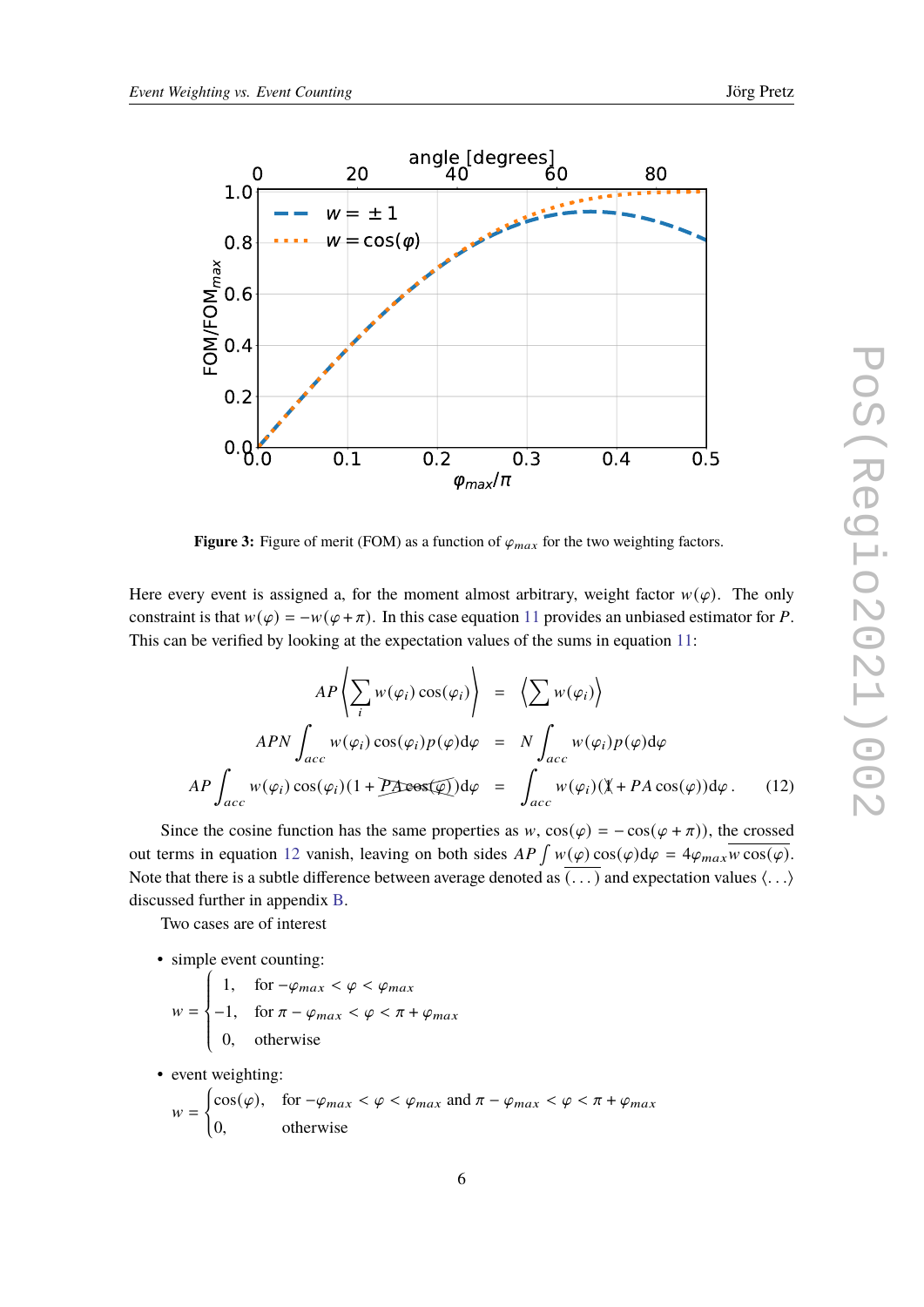<span id="page-6-0"></span>

**Figure 4:** Left: event counting, Right: Weighting events with  $cos(\varphi)$ . In case of event counting events are only accepted in the indicated  $\varphi$  range. For the weighting method no cut is applied. The graph at the bottom shows the two weighting factors as a function of  $\varphi$ .

The two cases are indicated in a pictorial way in figure [4.](#page-6-0) Note that in the case  $w = \pm 1$  the estimator in equation [11](#page-4-2) coincides with equation [7,](#page-4-1) if  $\overline{\cos \varphi}$  is evaluated from data (see equation [8\)](#page-4-0).

Although both cases lead to an unbiased estimator for  $P$ , they lead to different statistical accuracy. This will be discussed in the next subsection.

#### **3.3 Comparison of the two weighting methods**

The statistical accuracy or FOM can be obtained by simple error propagation starting from equation [11.](#page-4-2) Details of the calculations are given in appendix [C.](#page-11-0) Here we just quote the result (again neglecting contributions of order  $(AP)^2$  and higher)

<span id="page-6-1"></span>
$$
\text{FOM}^{\pm 1} = N A^2 \frac{\cos(\varphi)}{\cos(\varphi)^2},\tag{13}
$$

$$
\text{FOM}^{\cos(\varphi)} = NA^2 \overline{\cos(\varphi)^2} \,. \tag{14}
$$

The ratio of the two FOMs is

 $\overline{\cos(\varphi)^2}$  $\left(\overline{\cos(\varphi)}\right)^2$  $\geq 1$ .

I.e. weighting the events with  $cos(\theta)$  leads in general to a higher FOM compared to the counting rate asymmetry ( $w = \pm 1$ ). The comparison of the FOMs is shown in figure [3](#page-5-0) by the solid and the dashed curve. At small  $\varphi_{max}$  the difference between the two methods is very small. From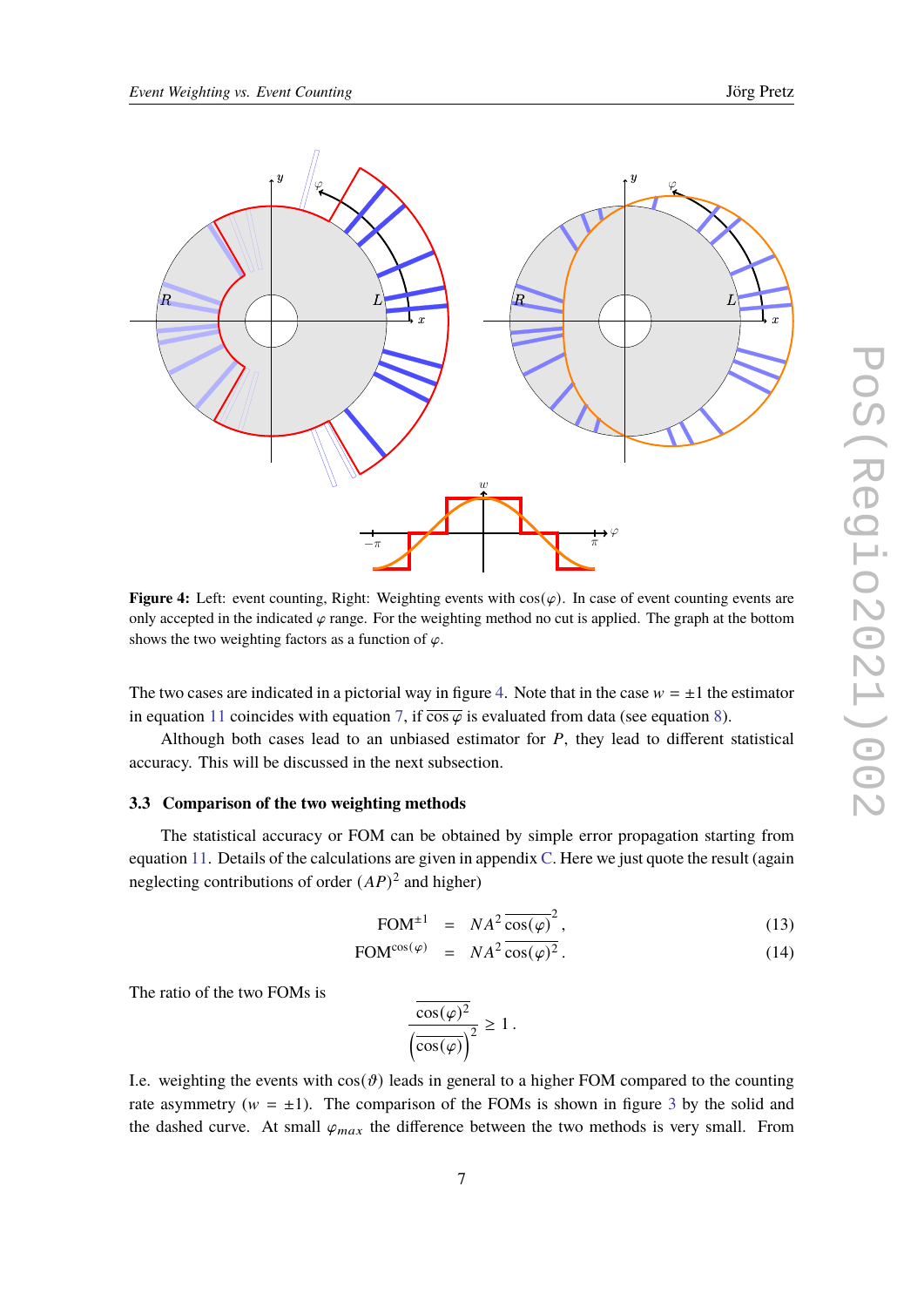$\varphi_{max} \approx 67$  degrees on the FOM of the counting method starts to decrease because the sample is diluted by events at small  $cos(\varphi)$ . Using  $w = cos(\varphi)$  the FOM still increases. This means that one can include all events without decreasing the FOM. Events at  $\varphi = \pm \pi/2$  receive a weight factor 0 and are thus effectively not counted because they don't carry any information about the polarization. This is also reflected in the fact that the dotted curve in figure [3](#page-5-0) has slope zero at  $\varphi = \pi/2$ . In the counting method one should apply a cut at  $\varphi_{max} \approx 67$  degrees in order to maximize the FOM. Comparing the maxima of both curves, the gain in FOM is about 8%.

In the next subsection we show that the choice  $w = cos(\varphi)$  leads to the largest reachable FOM.

#### **3.4 Connection to Maximum Likelihood Estimator**

In this subsection it is shown, that the maximum likelihood method leads to same estimator for  $\hat{P}$  as the weighting method with  $w = \cos(\varphi)$ . Since the maximum likelihood estimator is known, at least in the large  $N$  limit, to reach the minimum variance bound, this also proves that by weighting with  $w = cos(\varphi)$  one reaches the smallest statistical error or the largest FOM.

The log-likelihood function for the event distribution in equation [2](#page-1-1) reads

$$
\ell = \frac{1}{4\varphi_{max}} \sum_{i=1}^{N} \ln\left(1 + AP\cos(\varphi)\right) \,. \tag{15}
$$

Since the number of events  $N$  is not fixed here, one should use the extended maximum likelihood method. Since  $N$  does not depend on the parameter  $P$  to be estimated, this is not important here.

The likelihood estimator is derived from

$$
\frac{\partial \ell}{\partial P} = \sum_{i} \frac{A \cos(\varphi_i)}{1 + AP \cos(\varphi_i)} \stackrel{!}{=} 0.
$$

Assuming  $AP \ll 1$ , one arrives at an analytic expression

$$
\hat{P} = \frac{\sum_i A \cos(\varphi)}{\sum_i (A \cos(\varphi_i))^2} = \frac{1}{A} \frac{\sum_i \cos(\varphi_i)}{\sum_i \cos^2(\varphi_i)},
$$

which is identical to the expression for  $w = cos(\varphi)$  in equation [11.](#page-4-2)

Concerning the FOM, one finds

<span id="page-7-0"></span>
$$
\text{FOM}^{LH} = -\left\langle \frac{\partial^2 \ell}{\partial P^2} \right\rangle
$$
\n
$$
= \left\langle \frac{A^2 \cos(\varphi)^2}{(1 + AP \cos(\varphi))^2} \right\rangle
$$
\n
$$
= \frac{N}{4\varphi_{max}} \int \frac{A^2 \cos(\varphi)^2}{1 + AP \cos(\varphi)} d\varphi
$$
\n
$$
\approx \frac{N}{4\varphi_{max}} \int A^2 \cos(\varphi)^2 \left(1 - AP \cos(\varphi) + (AP \cos(\varphi))^2\right) d\varphi
$$
\n
$$
= NA^2 \left( \frac{\cos(\varphi)^2}{\cos(\varphi)^2} + (AP)^2 \frac{\cos(\varphi)^4}{\cos(\varphi)^2} \right), \tag{16}
$$

which agrees with the FOM derived for  $w = cos(\varphi)$  in appendix [C](#page-11-0) using error propagation, if one uses the approximation  $(1 + \epsilon) \approx (1 - \epsilon)^{-1}$ .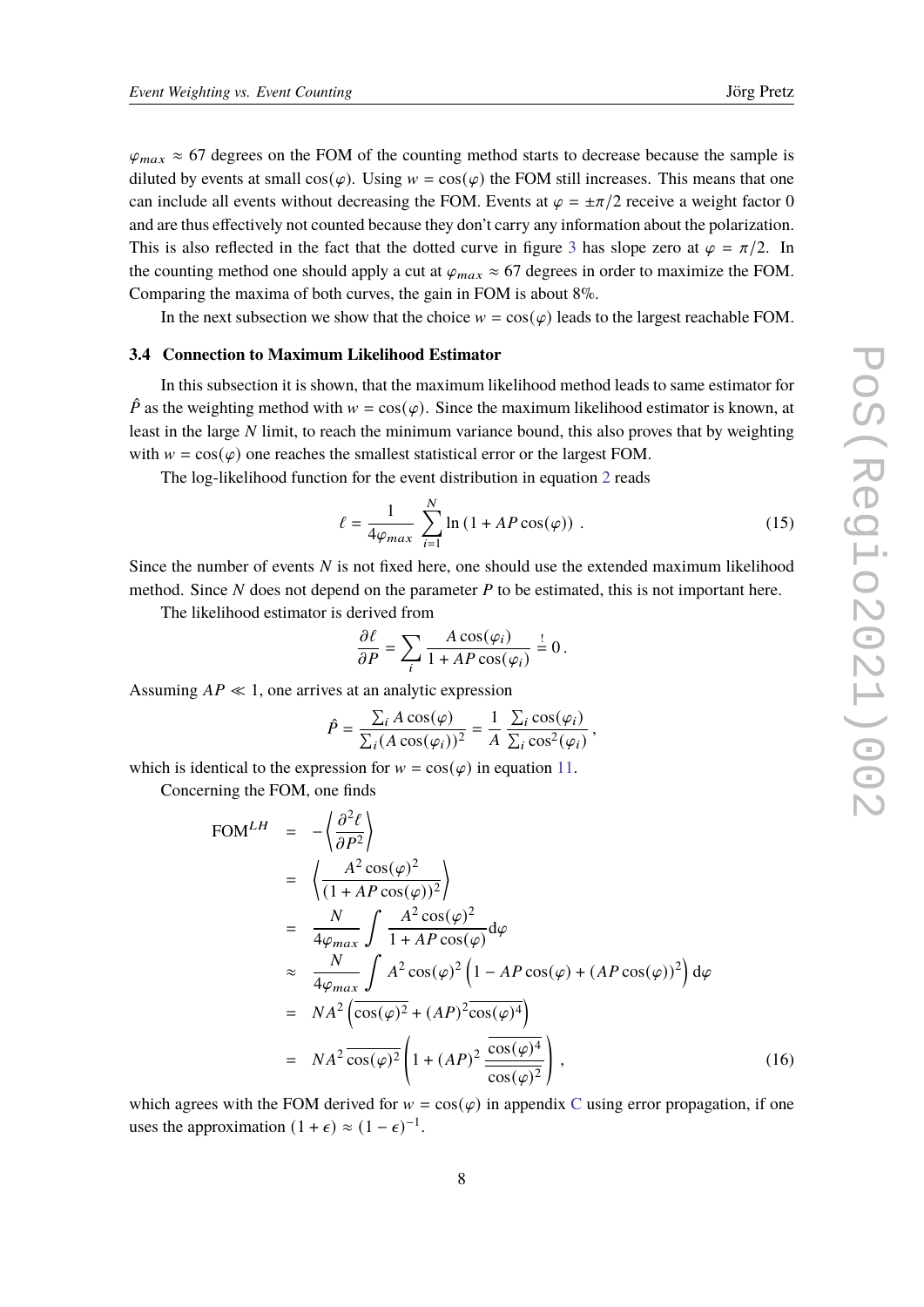## **4. Summary and Outlook**

In this note it has been shown that simply counting events is not always the best way to analyze data. One can minimize the statistical error on a polarization measurement by assigning to every event an appropriate weight factor. Concerning the statistical accuracy it was shown that a weighting factor can be found which leads to the same estimator as the maximum likelihood method, known to reach the smallest statistical error. There are cases where the likelihood may not be applied directly, e.g. when the pdf is not completely known like in case of unknown acceptance and luminosity factor. In this cases an estimator using event weighting can often still be found [\[4,](#page-13-3) [7\]](#page-13-6).

The method can be generalized. If the detector acceptance is not restricted to one value of  $\vartheta$ , the analyzing power  $A(\vartheta)$  can also be included in the optimal weight factor:

 $w = A(\vartheta) \cos(\varphi)$ .

In general, if events are distributed according to

$$
p(\vec{x}) \propto (1 + \beta(\vec{x})P)
$$

where  $\vec{x}$  denotes a set of variables, the optimal weight factor is  $w = \beta(\vec{x})$  at least for  $\beta P \ll 1$ . The optimal weight for the arbitrary  $\beta P$  is discussed in [\[13\]](#page-13-12).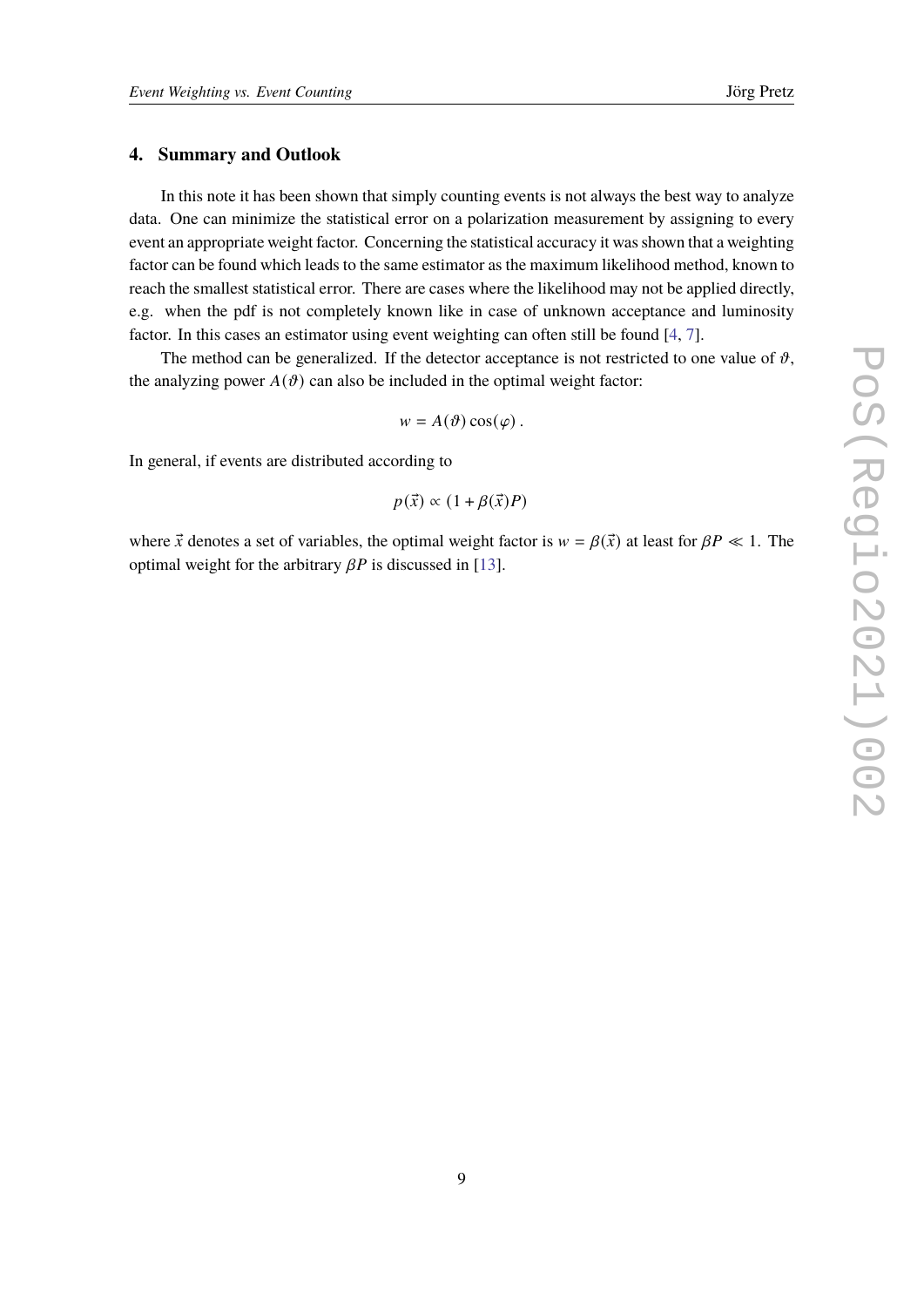#### <span id="page-9-0"></span>**A. From event rates to cross section**

This appendix shows the derivation of equation

$$
N(\vartheta, \varphi) = a(\vartheta, \varphi) \mathcal{L}\sigma(\vartheta) (1 + PA(\vartheta)\cos(\varphi))
$$
 (17)

The number of particles scattered to the left and right are given by

<span id="page-9-1"></span>
$$
N(\varphi = 0) = a\rho \ell \left( n^{\uparrow} \sigma_{\uparrow, L} + n^{\downarrow} \sigma_{\downarrow, L} \right) = a\rho \ell \left( n^{\uparrow} \sigma_L + n^{\downarrow} \sigma_R \right)
$$
(18)

$$
N(\varphi = \pi) = a\rho \ell \left( n^{\uparrow} \sigma_{\uparrow,R} + n^{\downarrow} \sigma_{\downarrow,R} \right) = a\rho \ell \left( n^{\uparrow} \sigma_R + n^{\downarrow} \sigma_L \right)
$$
(19)

Here  $n^{\uparrow}(n^{\downarrow})$  denotes the number of beam particles with spin pointing upwards (downwards).  $\rho$  is the target density and  $\ell$  its length.  $\sigma_L^{\uparrow}$  is the cross section for a beam particle with spin upwards scattered to the left. Equivalent definitions hold for the other cross sections appearing in equation [18](#page-9-1) and [19.](#page-9-1) The second equal sign hold because of the rotational symmetry:

$$
\sigma_{\downarrow,L} = \sigma_{\uparrow,R} =: \sigma_R
$$
 and  $\sigma_{\downarrow,R} = \sigma_{\uparrow,L} =: \sigma_L$ 

The beam polarization is defined as

$$
P = \frac{n^{\uparrow} - n^{\downarrow}}{n^{\uparrow} + n^{\downarrow}},\tag{20}
$$

and the analyzing power is given by

$$
A = \frac{\sigma_L - \sigma_R}{\sigma_L + \sigma_R} \,. \tag{21}
$$

This allows one to write

$$
N(\varphi = 0) = a\rho\ell \left( n^{\uparrow} \sigma_R + n^{\downarrow} \sigma_L \right)
$$
  
\n
$$
= a\rho l \frac{1}{2} \left( n^{\uparrow} \sigma_R + n^{\downarrow} \sigma_L + n^{\uparrow} \sigma_R + n^{\downarrow} \sigma_L \right)
$$
  
\n
$$
= a\rho \ell \frac{1}{2} \left( n^{\uparrow} \sigma_R + n^{\uparrow} \sigma_L + n^{\downarrow} \sigma_R + n^{\downarrow} \sigma_L \right)
$$
  
\n
$$
+ n^{\uparrow} \sigma_R - n^{\uparrow} \sigma_L - n^{\downarrow} \sigma_R + n^{\downarrow} \sigma_L \right)
$$
  
\n
$$
= a\rho \ell \frac{1}{2} \left( (n^{\uparrow} + n^{\downarrow}) (\sigma_R + \sigma_L) + (n^{\uparrow} - n^{\downarrow}) (\sigma_R - \sigma_L) \right)
$$
  
\n
$$
= a\rho \ell \frac{1}{2} (\sigma_R + \sigma_L) \left( n^{\uparrow} + n^{\downarrow}) + (n^{\uparrow} - n^{\downarrow}) \underbrace{\frac{\sigma_R - \sigma_L}{\sigma_R + \sigma_L}}_{=A} \right)
$$
  
\n
$$
= a\rho \ell \underbrace{(n^{\uparrow} + n^{\downarrow})}_{=n} \sigma \left( 1 + \underbrace{\frac{n^{\uparrow} - n^{\downarrow}}{n^{\uparrow} + n^{\downarrow}} A}_{=P} \right)
$$
  
\n
$$
= a\mathcal{L}\sigma (1 + PA).
$$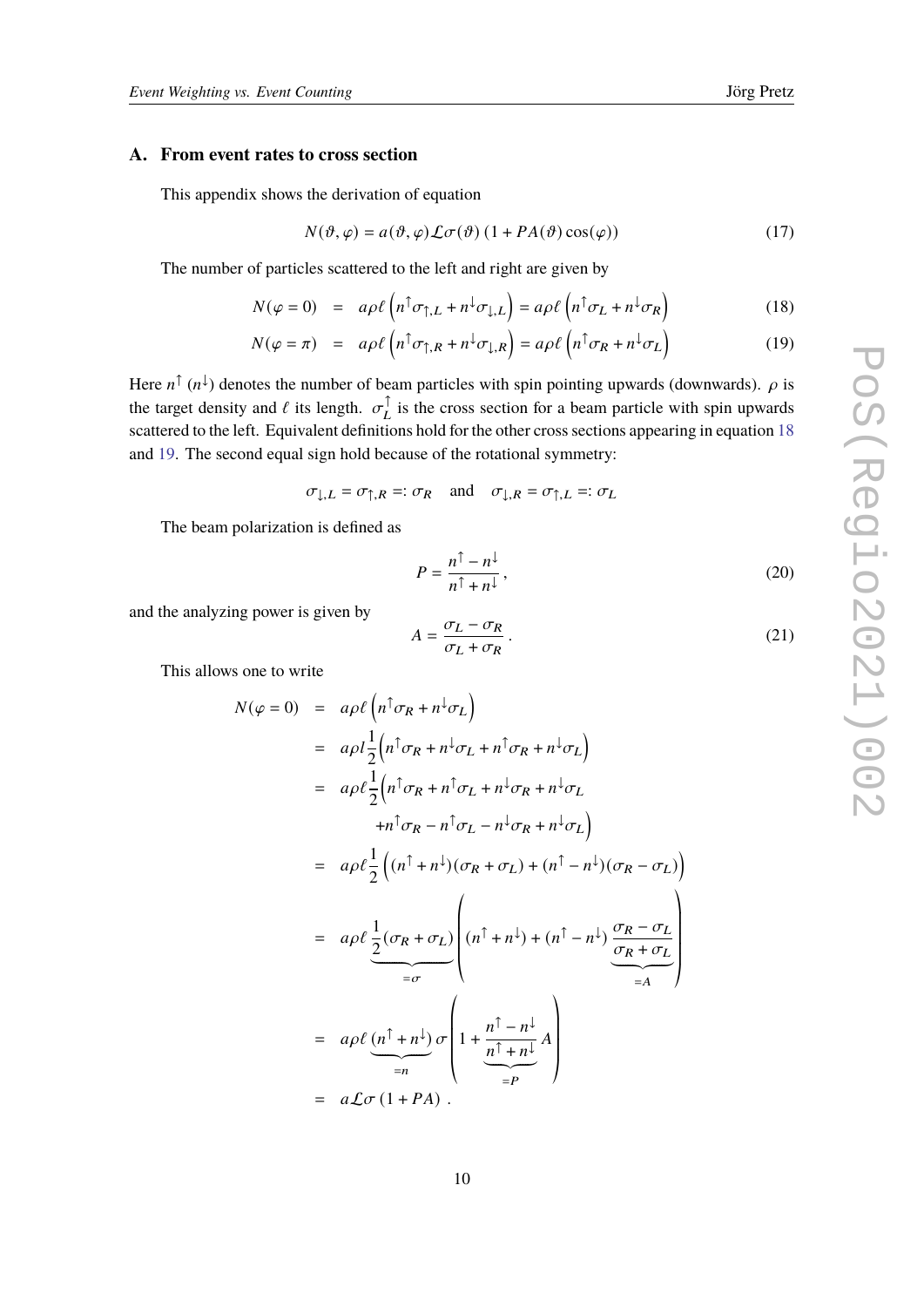with the luminosity  $\mathcal{L} = \rho \ell n$ . For the right side ( $\varphi = \pi$ ) on finds correspondingly

$$
N(\varphi = \pi) = a\mathcal{L}\sigma (1 - PA) .
$$

Again using rotational symmetry and properly normalized we find for arbitrary azimuthal angles equations [2](#page-1-1) and [3:](#page-2-3)

$$
\left\langle \frac{dN(\varphi)}{d\varphi} \right\rangle = \frac{a\mathcal{L}\sigma}{2\pi} (1 + AP\cos(\varphi)).
$$
 (22)

## <span id="page-10-0"></span>**B. Expectation values and averages**

Note that there is a difference between the average denoted be  $\overline{(\ldots)}$  and  $\langle \ldots \rangle$  for odd powers of the cosine function. The expectation value is defined as

$$
\langle \cos(\varphi)^2 \rangle = \int_{acc} \cos(\varphi)^2 p(\varphi) d\varphi
$$
  
= 
$$
\frac{1}{4\varphi_{max}} \int_{acc} \cos(\varphi)^2 (1 + AP \cos(\varphi)) d\varphi
$$
  
= 
$$
\frac{1}{4\varphi_{max}} \Big( \int_{-\varphi_{max}}^{\varphi_{max}} \cos(\varphi)^2 (1 + AP \cos(\varphi)) d\varphi
$$
  
+ 
$$
\int_{\pi - \varphi_{max}}^{\pi + \varphi_{max}} \cos(\varphi)^2 (1 + AP \cos(\varphi)) d\varphi \Big)
$$
  
= 
$$
\frac{\int_{-\varphi_{max}}^{\varphi_{max}} \cos(\varphi)^2 d\varphi}{2\varphi_{max}} = \frac{1}{\cos(\varphi)^2}
$$
(23)

In general for even powers one obtains:

$$
\langle \cos(\varphi)^{2n} \rangle = \overline{\cos(\varphi)^{2n}}, \quad n = 0, 1, 2, \dots
$$
 (24)

For odd powers on the other hand we find

$$
\langle \cos(\varphi) \rangle = \int_{acc} \cos(\varphi) p(\varphi) d\varphi
$$
  
\n
$$
= \frac{1}{4\varphi_{max}} \int_{acc} \cos(\varphi) (1 + AP \cos(\varphi)) d\varphi
$$
  
\n
$$
= \frac{1}{4\varphi_{max}} \Big( \int_{-\varphi_{max}}^{\varphi_{max}} \cos(\varphi) (1 + AP \cos(\varphi)) d\varphi
$$
  
\n
$$
+ \int_{\pi - \varphi_{max}}^{\pi + \varphi_{max}} \cos(\varphi) (1 + AP \cos(\varphi)) d\varphi \Big)
$$
  
\n
$$
= 0 + AP \Big\langle \cos^2 \varphi \Big\rangle . \tag{25}
$$

In the evaluation of the FOM in equation [10](#page-4-3) and [13](#page-6-1)

$$
\frac{1}{\cos(\varphi)} = \frac{\int_{-\varphi_{max}}^{\varphi_{max}} \cos(\varphi) d\varphi}{2\varphi_{max}} = \frac{-\int_{\pi-\varphi_{max}}^{\pi+\varphi_{max}} \cos(\varphi) d\varphi}{2\varphi_{max}}
$$
(26)

occurred. For odd powers one obtains

$$
\left\langle \cos(\varphi)^{2n+1} \right\rangle = AP \left\langle \cos(\varphi)^{2n+2} \right\rangle \neq \overline{\cos(\varphi)^{2n+1}}, \quad n = 0, 1, 2, \dots
$$
 (27)

Table [2](#page-11-1) list a few expectation values and averages used in the derivations.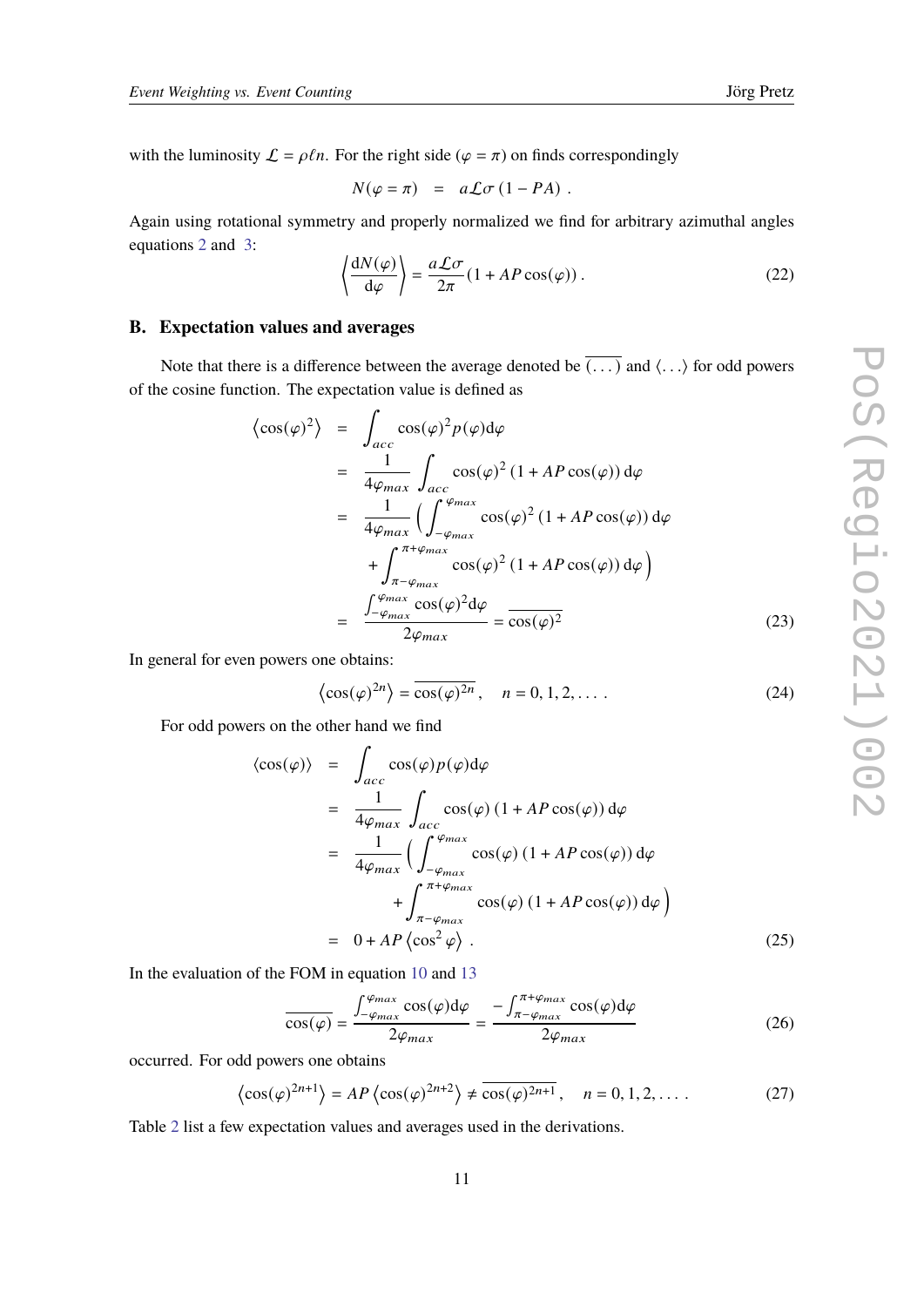<span id="page-11-1"></span>

|                         | $w = \pm 1$                          | $w = cos(\varphi)$                   |
|-------------------------|--------------------------------------|--------------------------------------|
| $\langle w \rangle$     | $AP\cos(\varphi)$                    | AP $\langle \cos(\varphi)^2 \rangle$ |
| $\langle w^2 \rangle$   |                                      | $\langle \cos(\varphi)^2 \rangle$    |
| $\langle wc \rangle$    | $\cos(\varphi)$                      | $\langle \cos(\varphi)^2 \rangle$    |
| $\langle w^2 c \rangle$ | AP $\langle \cos(\varphi)^2 \rangle$ | AP $\langle \cos(\varphi)^4 \rangle$ |
| $\langle w^2c^2\rangle$ | $\langle \cos(\varphi)^2 \rangle$    | $\langle \cos(\varphi)^4 \rangle$    |

**Table 2:** Various expectation values for the two weighting factors.

## <span id="page-11-0"></span>**C. Error Propagation**

Starting from the expression in equation [11](#page-4-2) ( $w_i \equiv w(\varphi_i)$ )

<span id="page-11-2"></span>
$$
\hat{P} = \frac{1}{A} \frac{\sum_{i} w_i}{\sum_{i} w_i \cos(\varphi_i)},
$$
\n(28)

we define

$$
W = \sum_{i} w_i \quad \text{and} \tag{29}
$$

$$
V = \sum_{i} v_i = \sum_{i} w_i \cos(\varphi_i). \tag{30}
$$

First we calculate the covariance matrix for  $V$  and  $W$ :

$$
Cov(W, V) = \langle WV \rangle - \langle W \rangle \langle V \rangle \tag{31}
$$

$$
= \left\langle \sum_{i} w_{i} \sum_{j} v_{j} \right\rangle - \left\langle \sum_{i} w_{i} \right\rangle \left\langle \sum_{j} v_{j} \right\rangle \tag{32}
$$

$$
= \left\langle \sum_{i=j} w_i v_i + \sum_{i \neq j} w_i v_j \right\rangle - \left\langle \sum_i w_i \right\rangle \left\langle \sum_j v_j \right\rangle \tag{33}
$$

$$
= \langle N \rangle \langle WV \rangle + \langle N(N-1) \rangle \langle W \rangle \langle V \rangle - \langle N \rangle^{2} \langle W \rangle \langle V \rangle \tag{34}
$$

$$
= \langle N \rangle \langle WV \rangle + \left( \langle N^2 \rangle - \langle N \rangle - \langle N \rangle^2 \right) \langle W \rangle \langle V \rangle . \tag{35}
$$

Assuming a Poisson distribution for  $N$ , the term in parentheses vanishes. Thus the elements of the covariance matrix of  $W$  and  $V$  are given by:

$$
cov(W, V) = N \langle w^2 \cos(\varphi) \rangle = \sum_i w_i^2 \cos(\varphi_i),
$$
  

$$
\sigma_W^2 = N \langle w^2 \rangle = \sum w_i^2,
$$
  

$$
\sigma_V^2 = N \langle w^2 \cos(\varphi)^2 \rangle = N \sum w_i^2 \cos(\varphi_i)^2.
$$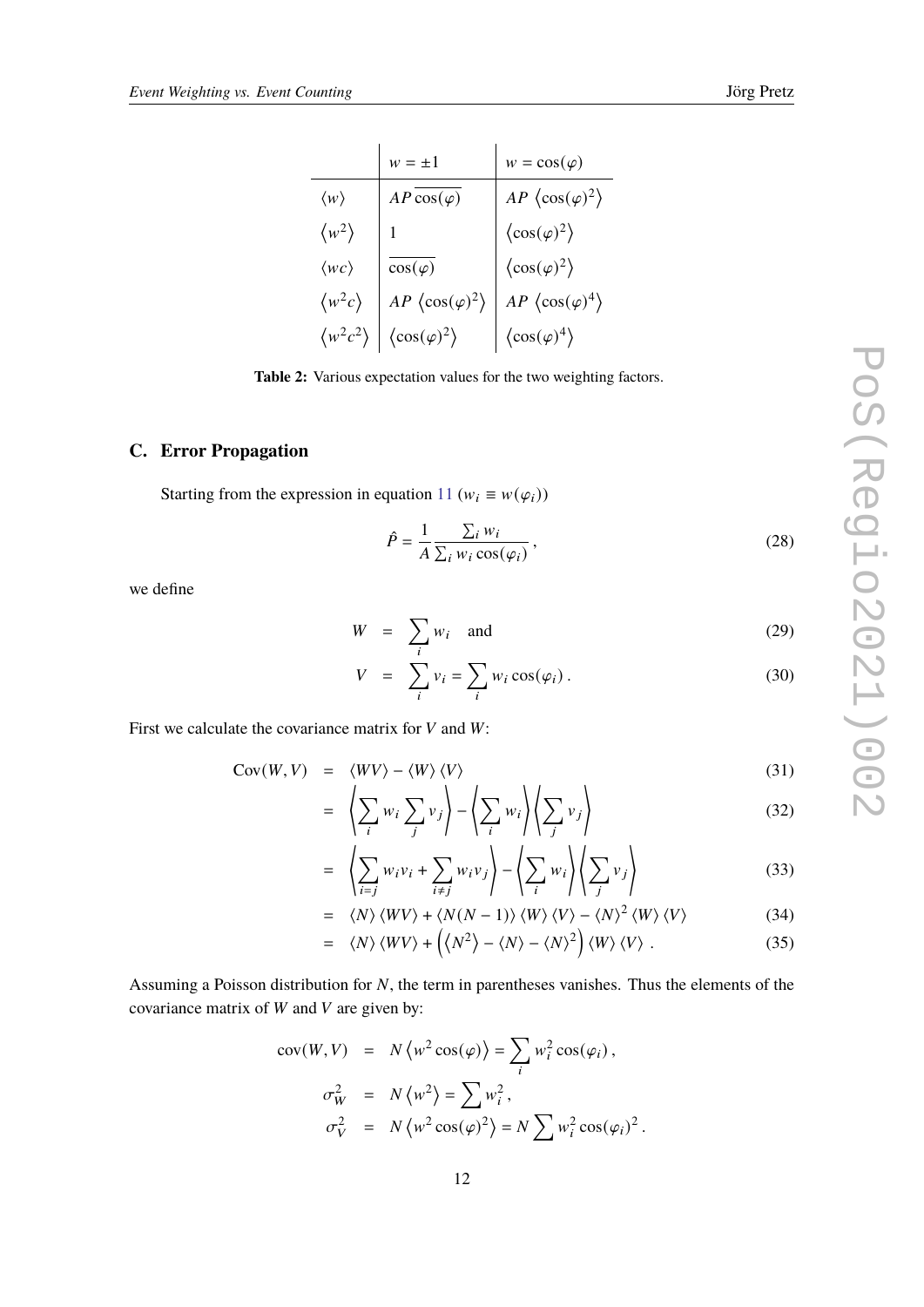Error propagation on equation [28](#page-11-2) leads to (using the shorthand notation  $c = cos(\varphi)$ )

$$
\sigma_{\hat{P}}^2 = \left(\frac{\partial \hat{P}}{\partial W}, \frac{\partial \hat{P}}{\partial V}\right) \left(\begin{array}{cc} \sigma_W^2 & \text{cov} \\ \text{cov} & \sigma_V^2 \end{array}\right) \left(\begin{array}{c} \frac{\partial \hat{P}}{\partial W} \\ \frac{\partial \hat{P}}{\partial V} \end{array}\right)
$$
  
\n
$$
= \frac{N}{A^2} \left(\frac{1}{V}, -\frac{W}{V^2}\right) \left(\begin{array}{cc} \langle w^2 \rangle & \langle w^2 c \rangle \\ \langle w^2 c \rangle & \langle w^2 c^2 \rangle \end{array}\right) \left(\begin{array}{c} \frac{1}{V} \\ -\frac{W}{V^2} \end{array}\right)
$$
  
\n
$$
= \frac{1}{NA^2} \left(\frac{\langle w^2 \rangle}{\langle wc \rangle^2} - 2 \frac{\langle w^2 c \rangle \langle w \rangle}{\langle wc \rangle^3} + \frac{\langle w^2 c^2 \rangle \langle w \rangle^2}{\langle wc \rangle^4} \right)
$$
(36)

In the last line we replaced  $W = N \langle w \rangle$  and  $V = N \langle wc \rangle$ .

Given the properties of  $w(w(\varphi) = -w(\pi + \varphi))$ , one finds according to table [2:](#page-11-1)

$$
\langle w \rangle = AP \langle wc \rangle , \qquad (37)
$$

$$
\langle w^2 c \rangle = AP \langle w^2 c^2 \rangle. \tag{38}
$$

This leads to

$$
\text{FOM} = NA^2 \frac{\langle wc \rangle^2}{\langle w^2 \rangle} \left( 1 - (AP)^2 \frac{\langle w^2 c^2 \rangle}{\langle w^2 \rangle} \right)^{-1} . \tag{39}
$$

Finally for the FOMs read

<span id="page-12-0"></span>
$$
\text{FOM}^{\pm 1} = N A^2 \overline{\cos(\varphi)}^2 \left( 1 - (AP)^2 \overline{\cos(\varphi)^2} \right)^{-1}, \tag{40}
$$

$$
\text{FOM}^{\cos(\varphi)} = NA^2 \overline{\cos(\varphi)^2} \left( 1 - (AP)^2 \frac{\overline{\cos(\varphi)^4}}{\overline{\cos(\varphi)^2}} \right)^{-1} . \tag{41}
$$

To leading order equations [40](#page-12-0) and [41](#page-12-0) agree with the results given in equations [13](#page-6-1) and [14.](#page-6-1) Moreover the FOM for the case  $w = \cos(\varphi)$  coincides with the FOM derived for the maximum likelihood method in equation [16.](#page-7-0)

As explained in section [3.2](#page-4-4) the estimator

$$
\hat{P} = \frac{1}{\cos(\varphi)} \frac{N_L - N_R}{N_L + N_R}
$$

leads to

$$
\text{FOM} = NA^2 \overline{\cos(\varphi)}^2 \left(1 - (AP)^2 \overline{\cos(\varphi)^2}\right)^{-1},
$$

if  $\overline{\cos(\varphi)}$  is evaluated from a sum over events.

In case  $\overline{\cos(\varphi)}$  is supposed to be known, e.g. from the integral  $\int \cos(\varphi) d\varphi$ , the FOM is slightly different at order  $(AP)^2$  where now a factor  $\overline{\cos(\varphi)}^2$  instead of  $\overline{\cos(\varphi)^2}$  appears.

$$
FOM = NA^2 \overline{\cos(\varphi)}^2 \left(1 - (AP)^2 \overline{\cos(\varphi)}^2\right)^{-1}.
$$